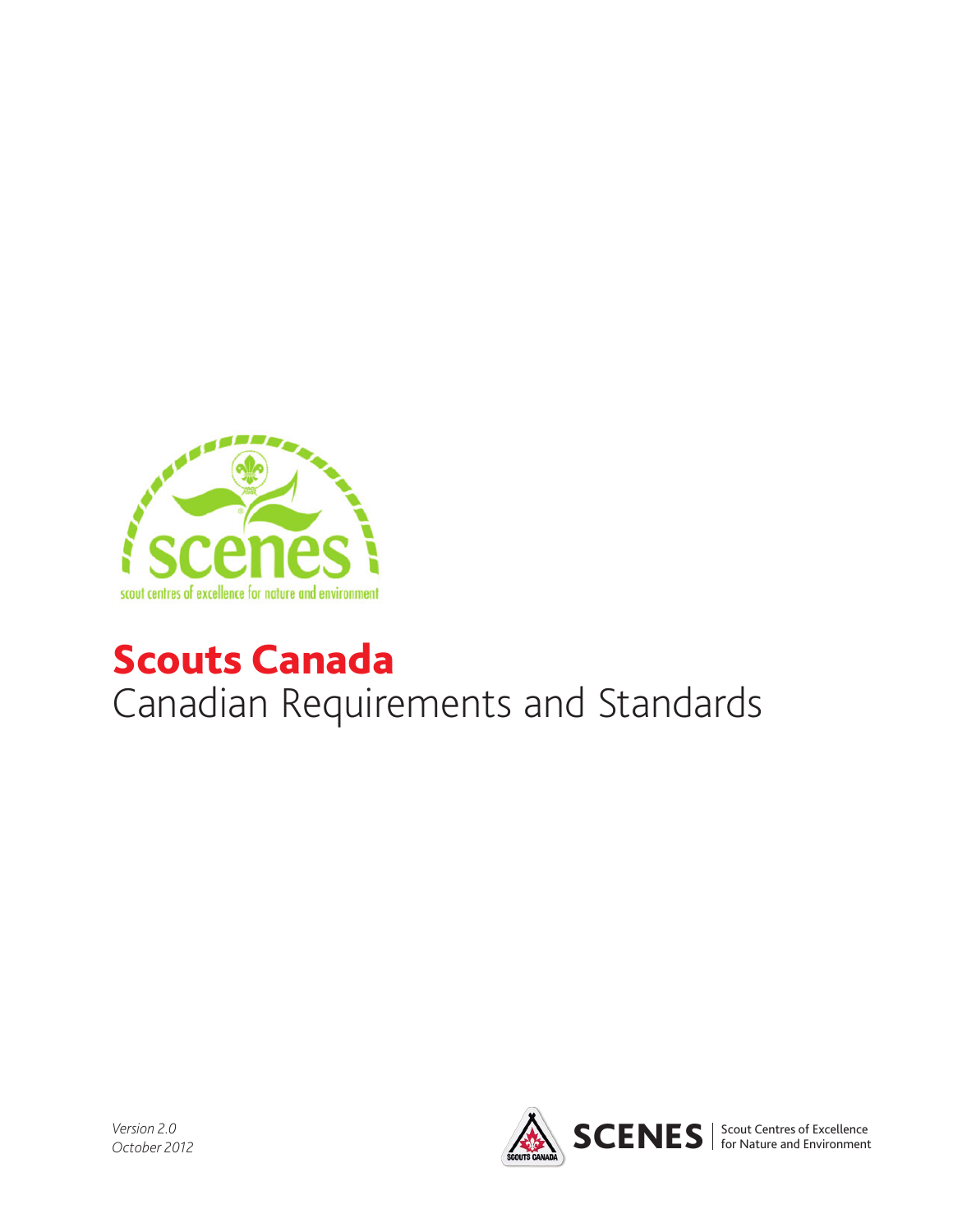# Our Mission

To contribute to the education of young people, through a value system based on the Scout Promise and Law, to help build a better world where people are self-fulfilled as individuals and play a constructive role in society.

Scouting's Mission is achieved by:

- involving youth throughout their formative years in a non-formal educational process.
- · Using a specific method that makes each individual the principal agent in his or her development as a selfreliant, supportive, responsible and committed person.
- Assisting youth to establish a value system based upon spiritual, social and personal principles as expressed in the Promise and Law.

# The SCENES Charter

Scouting has an important role to play in developing citizens of the world who are connected to nature, have an understanding of and enthusiasm for the environment and are empowered to act responsibly to ensure the future of our planet.

This SCENES Centre is committed to:

The principles and aims for environment education in Scouting;

Action to protect the natural assets of our Scout centre and surrounds and provision of opportunities to experience and connect with the natural world;

Active engagement in educational programmes to make informed choices about the environment, people and society - choices that reflect the Scout Promise and Law.

Excellence in environmental management practices.

Support for the worldwide SCENES network.

# Questions and Comments

If you have any questions or comments regarding this document please send us an email: scenes@scouts.ca. Alternatively, you may also direct questions or comments to the Program Services - SCENES Committee at:

#### **Scouts Canada**

**Program Services-SCENES Committee** 1345 Baseline Road Ottawa, ON K2C 0A7 Office: 613-224-5131 Fax: 613-224-3571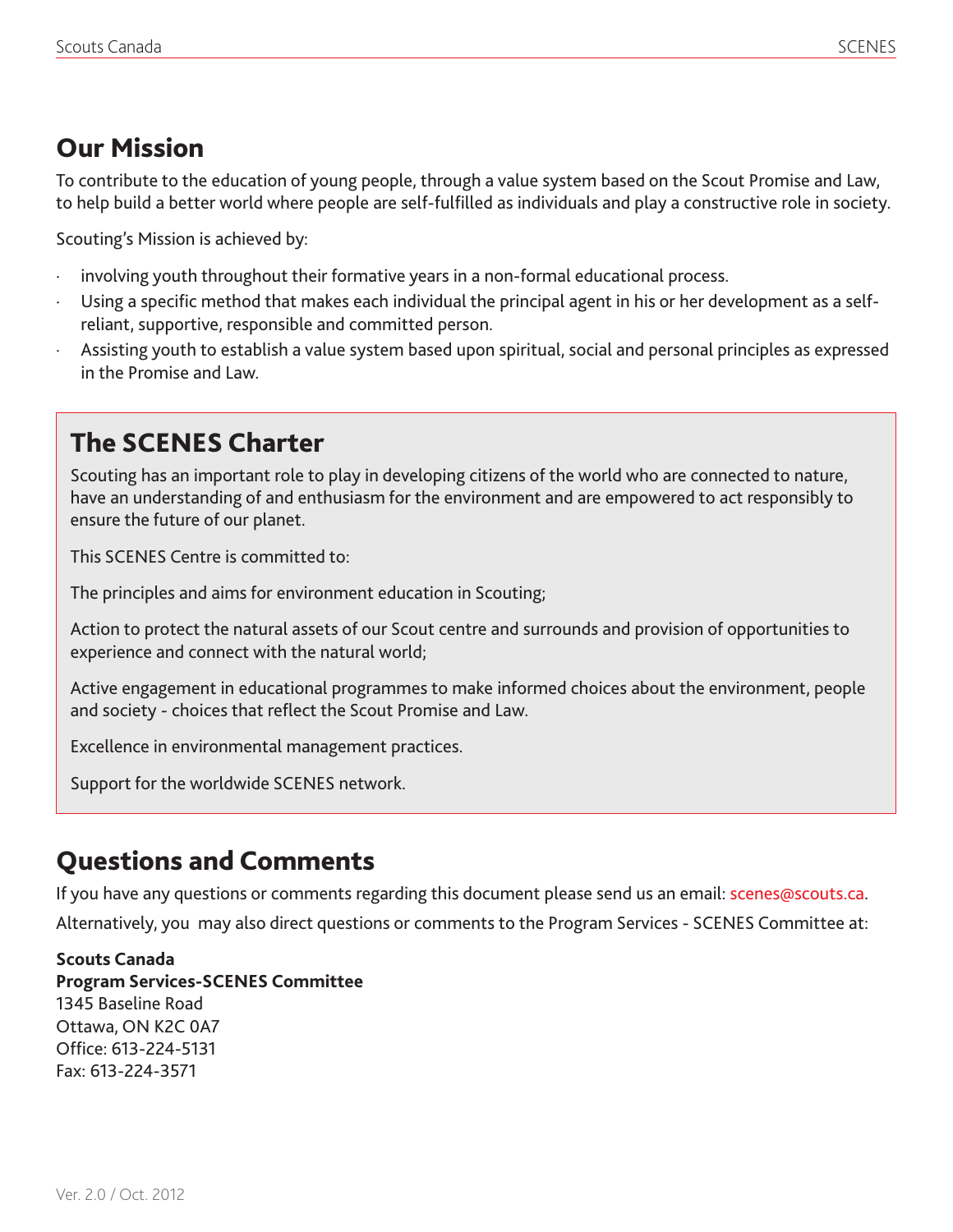# **Table of Contents**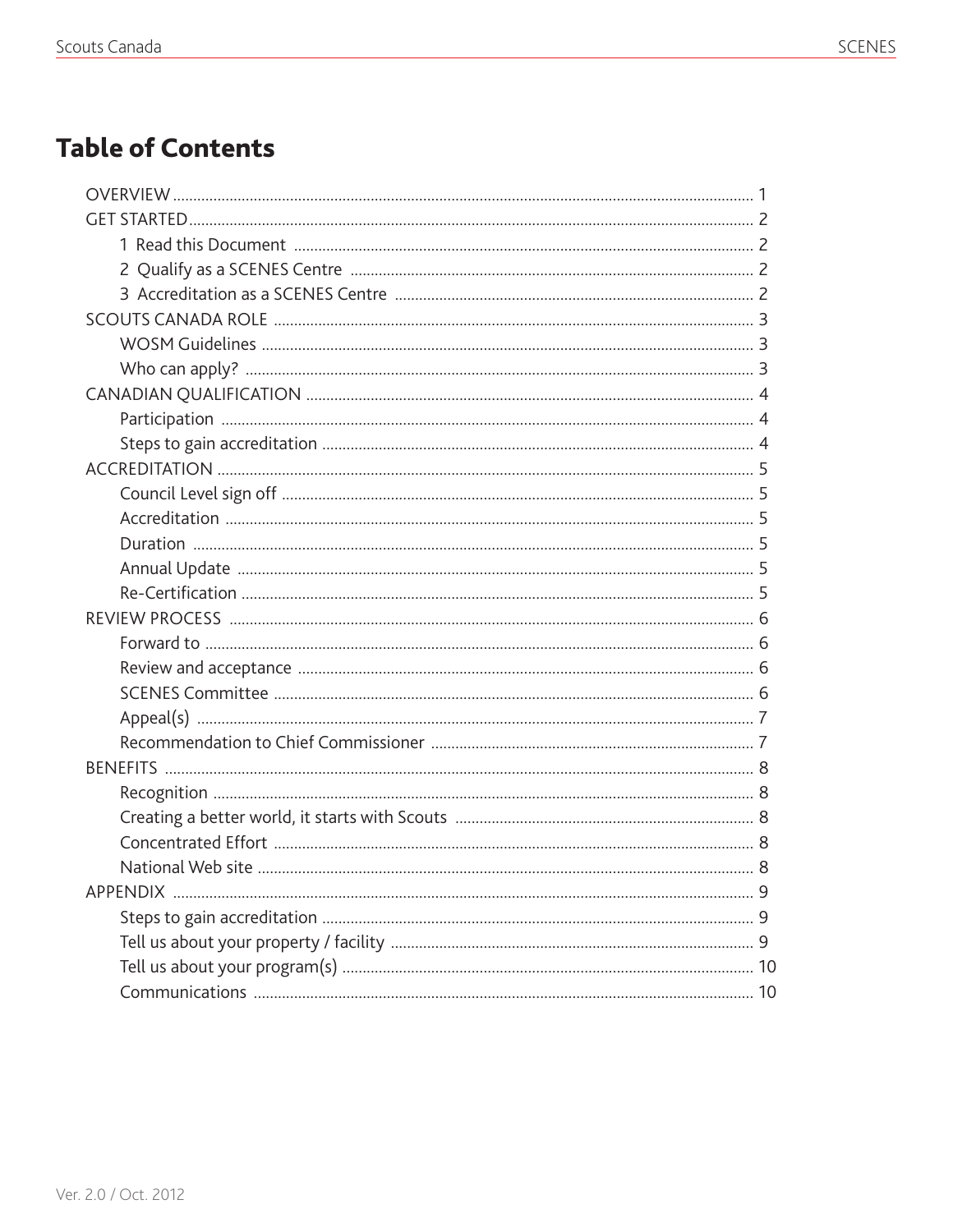# **Overview**

Welcome to the World Organization of the Scout Movement (WOSM) and your National Scout Organization, Scouts Canada's program resource tool for the promotion and development of Scout Centres of Excellence for Nature and Environment (SCENES).

As a Scouts Canada camp or reserve, qualifying for and achieving recognition as a SCENES Centre clearly demonstrates that a property offers a wide range of environmental, conservation and climate change programs developed for members. Our members will know that the programs offered will meet their expectations every time they join us at our camp or reserve.

The Canadian Qualifications process has been designed to:

- • Facilitate the use of camps or reserves and program services,
- Harmonize diverse standards,
- • Provide a sound quality base for programs and services,
- Support stakeholders' environmental, conservation and climate change interests,
- Provide objective evidence that program and services of the camps or reserves meet SCENES recognized standards of quality and performance.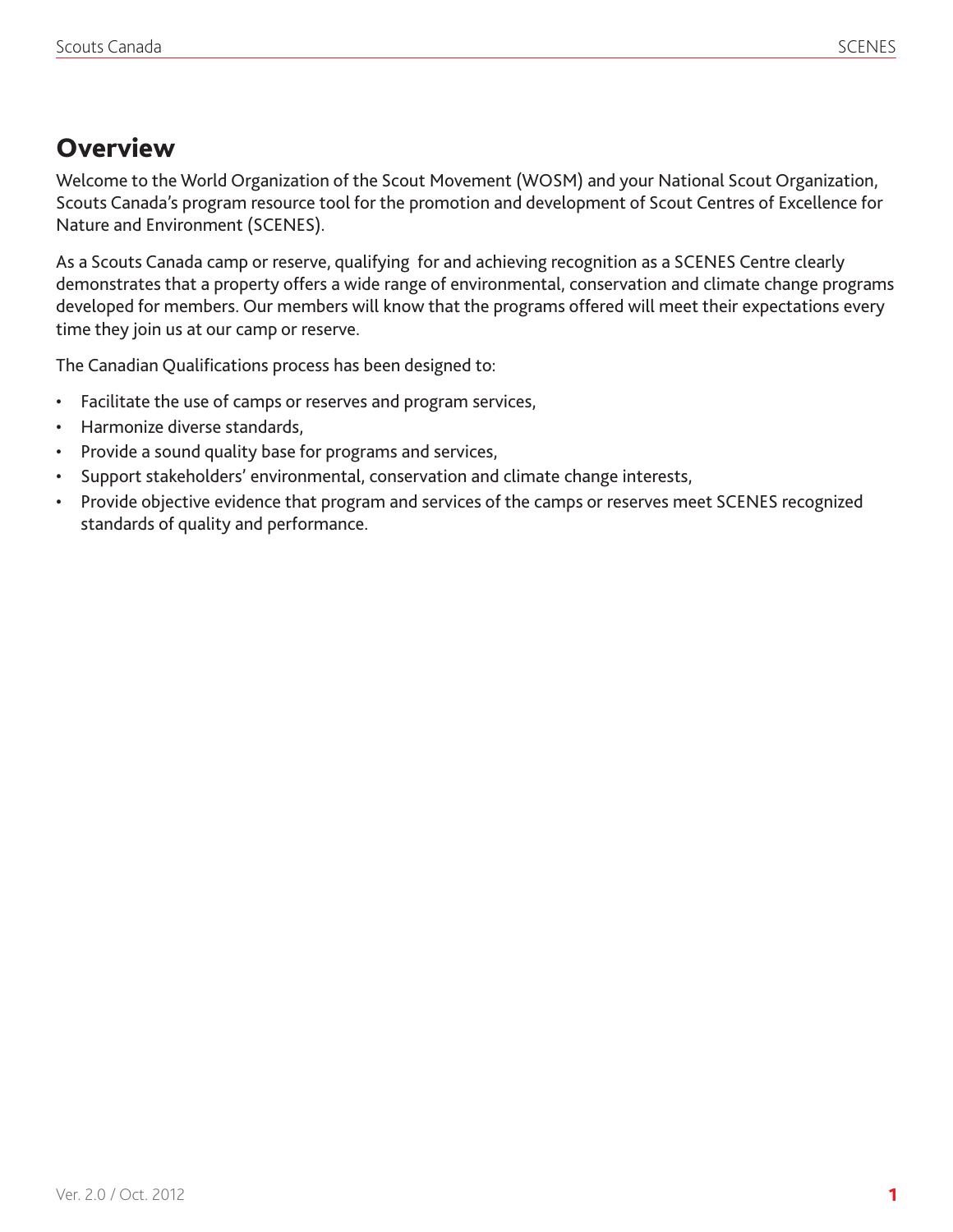### Get Started

Scouts Canada has created this resource tool for the promotion and development of its Scout Centres.

Getting started is as easy as 1, 2, and 3

#### **1 Read this Document**

Accept THE SCENES CHARTER (page ii) and be prepared to establish your camp/reserve as part of a network of locations throughout the world, strengthening the three fundamental roles of Nature and Environment in Scouting:

- Education *through* nature and the environment,
- • Learning *about* nature and the environment,
- Action *for* nature and the environment.

#### **2 Qualify as a SCENES Centre**

Complete an inventory using the **Steps to gain accreditation** (reference page 4). Based upon the resources available at the camp / reserve, develop your SCENES program(s) and marketing plan to promote your facility to members.

When completed, reviewed and accepted by Council Commissioner and Executive Director, forward your SCENES plan to the Program Services-SCENES Committee at the national office.

#### **3 Accreditation as a SCENES Centre**

Upon receipt of a Council camp /reserve SCENES plan, the National SCENES Committee will assess each plan:

The Committee will, upon completion of the review:

*• Recommend to theChiefCommissionerthat accreditation be awarded forthat property,*

Or

• *Inform the camp /reserve committee and / orCouncil ManagementTeam that a accreditation has not been awardedwith explanation and suggestionsto assist in achieving the accreditation.*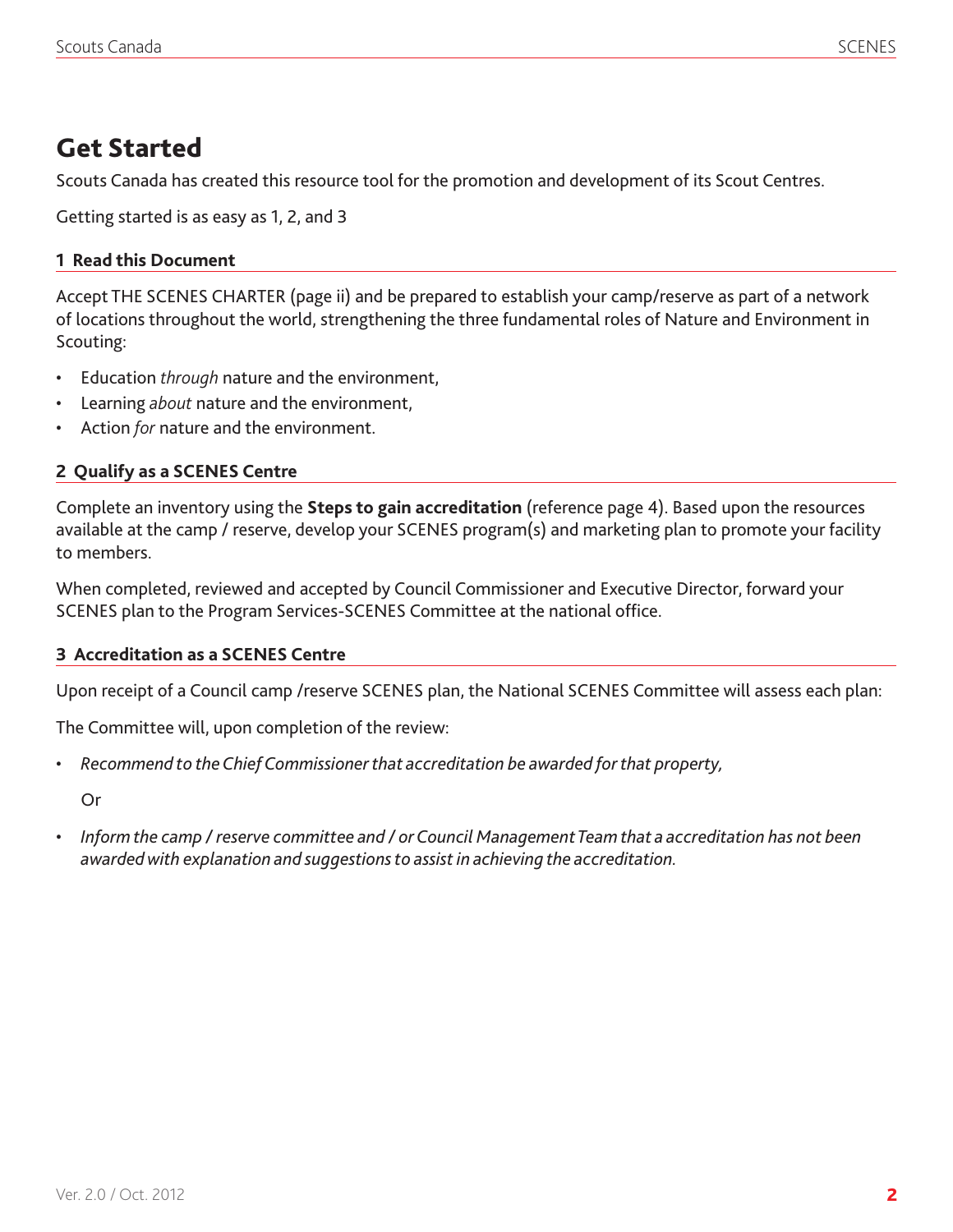# Scouts Canada Role

#### **WOSM Guidelines**

WOSM guidelines state that it is the responsibility of a National Scout Organization to use the general guidelines given defined in the WOSM SCENES Start-Up Kit, to develop its own National SCENES requirements.

To become a SCENES Centre, a camp or reserve needs to:

- subscribe to the SCENES Charter,
- complete an environmental review of the camp or reserve,
- compile a nature and environmental policy for the centre and make this available to all Scouts using the camp or reserve,
- demonstrate proper environmental practices in the management and operations of the camp or reserve,
- contribute to the environmental education and awareness of visiting Scouts by providing activities in line with the elements of the Scout Centres of Excellence for Nature and Environment program,
- • offer training opportunities in the field on nature and the environment,
- offer participants an opportunity to conduct a personal environmental project when they return home and provide recognition for the project,
- make a commitment to carry out self evaluations and, when necessary, take action to make developments and improvements in the field of nature and the environment.

#### **Who can apply?**

All Council operated camps or reserves (leased / owned) may apply to become a recognized SCENES Centre through their Council Commissioner and Council Executive Director.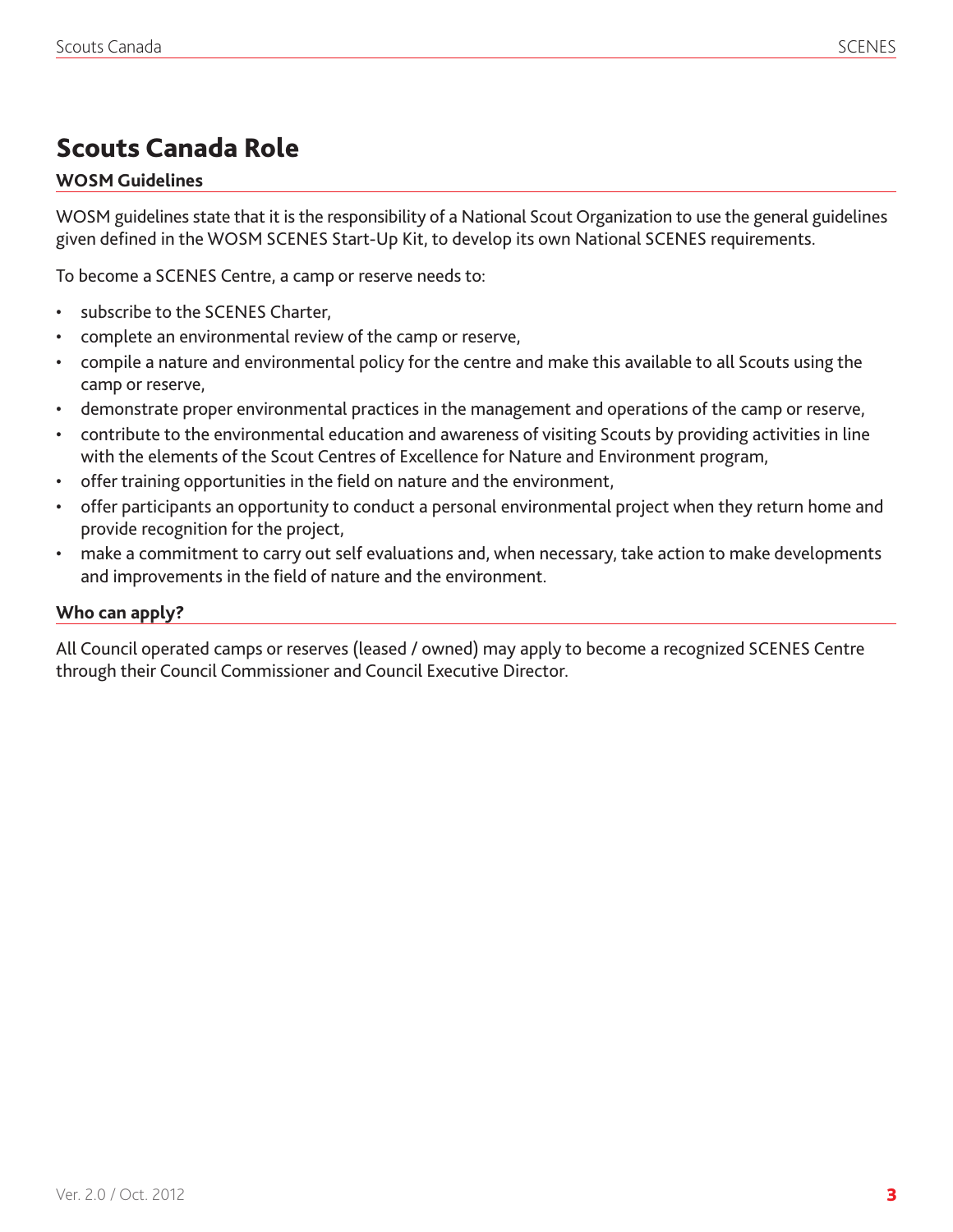# Canadian Qualifications

#### **Participation**

Scouts Canada's participation in the SCENES project is seen as an opportunity to identify which program resources and inventory are available at our camps / reserves; to develop program(s) that support and enhance our local environment; and to expand members' access to nature and environmental programs.

Once the certification process is complete, your camp /reserve name your camp will be on the Scouts Canada website Camps SCENES page.

#### **Steps to gain accreditation**

Camps / reserves which demonstrate:

- that their programs and/or services meet the requirements of the referenced standards; and
- that they are sufficiently in control of the development and delivery process to ensure that their programs and/or services will continue to be made to these standards.

will be considered for accreditation as a SCENES Centre. The complete list of requirements to attain accreditation defined in the Appendix.

These criteria fall into three categories:

- to provide an understanding of your property and its environment,
- the detail of your SCENES program,
- how you plan to manage and communicate the SCENES program to your members and community.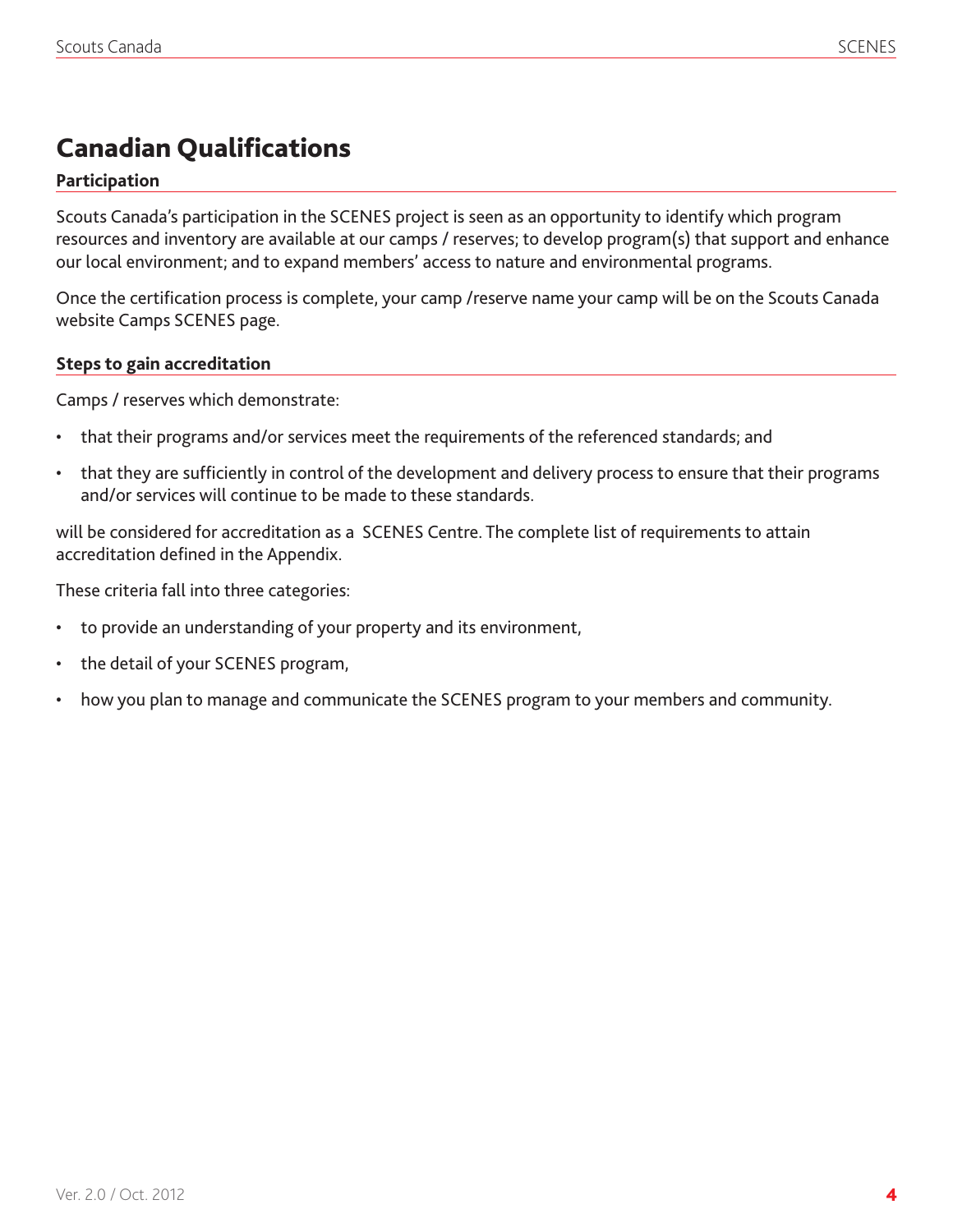# Accreditation

#### **Council Level sign off**

New applications or requests for re-certification are to be submitted through to your Council office. Any application for SCENES recognition must be endorsed by your Council Commissioner and Council Executive Director.

#### **Accreditation**

Upon recommendation by the SCENES Committee, the Deputy National Commissioner-Camping will recommend to the Chief Commissioner that your camp/reserve be designated as an accredited SCENES Centre.

You may utilize the accreditation, once conferred by the Chief Commissioner, as confirmation bestows a right to belong to the group of camps around the world who are classified with this important accreditation.

Potential uses of the SCENES logo include Camp crests; web sites; and related camp marketing material.

Only a certified camp/reserve is authorized to utilize the certificate and associated SCENES logo granted by Scouts Canada.

#### **Duration**

Scouts Canada's SCENES certificates are valid for three (3) years from the date of issue.

#### **Annual Update**

An annual update on your progress and improvement over the previous year is to be submitted. This will enable us to remain current with the facility or program(s) at your camp/reserve.

We will update our web page and may include your information in a number of publications (i.e. Scouting Life, Annual Report); a benefit to be realized by all.

#### **Re-Certification**

Within three months of the accreditation expiring, you must apply for re-certification. To re-certify your camp / reserve as a Scouts Canada's SCENES Centre you must submit a report that highlights any significant change(s). The report should include (but is not limited to):

- Numbers of campers/usage (annualized),
- Program themes, updates, changes and outcomes,
- Lessons learned.
- Improvements if any,
- Confirmation of compliance to the Canadian SCENES requirements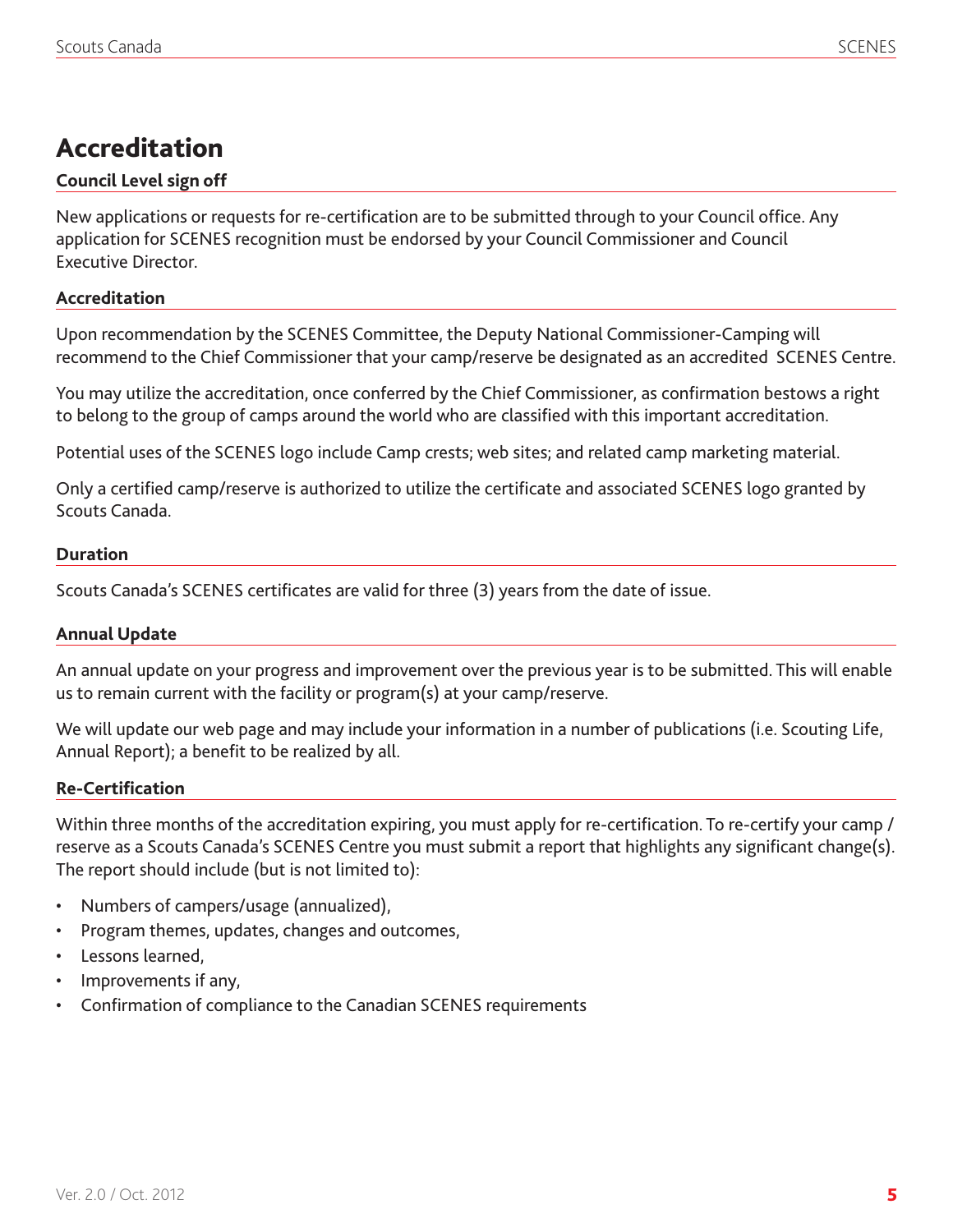### Review Process

#### **Forward to**

Once endorsed by the Council Commissioner and Council Executive Director, please forward to:

**Scouts Canada Program Services-SCENES Committee**  1345 Baseline Road Ottawa, ON K2C 0A7 office: 613-224-5131 fax: 613-224-3571 e-mail: scenes@scouts.ca

#### **Review and acceptance**

The Program Services SCENES Committee meets quarterly (via conference call), in September, December, March and June. The SCENES Committee will review each plan submitted, seek clarification, request additional information or a rewrite, if deemed necessary.

New submissions must be received by the SCENES Committee sixty (60) days prior to quarterly review month.

#### **SCENES Committee**

The Program Services Committee- SCENES is made up from volunteers from across the country, who have volunteered their time, effort, knowledge, skills and expertise. Committee members bring their expertise to the Program Services Committee- SCENES:

- To develop standards,
- To develop certification and qualification programs consistent with SCENES environmental, conservation and climate change interests,
- • To continuously review and ensure quality of certification and qualification programs.

Committee members are comprised of a cross section of volunteers and staff working to develop and implement our program and services:

- a) Volunteer Chair (appointed the Deputy National Commissioner –Camping)
- b) Three Volunteer Members (representing the East, Central, West zones of Scouts Canada)
- c) Staff Support- (appointed by the Executive Director, Program Services)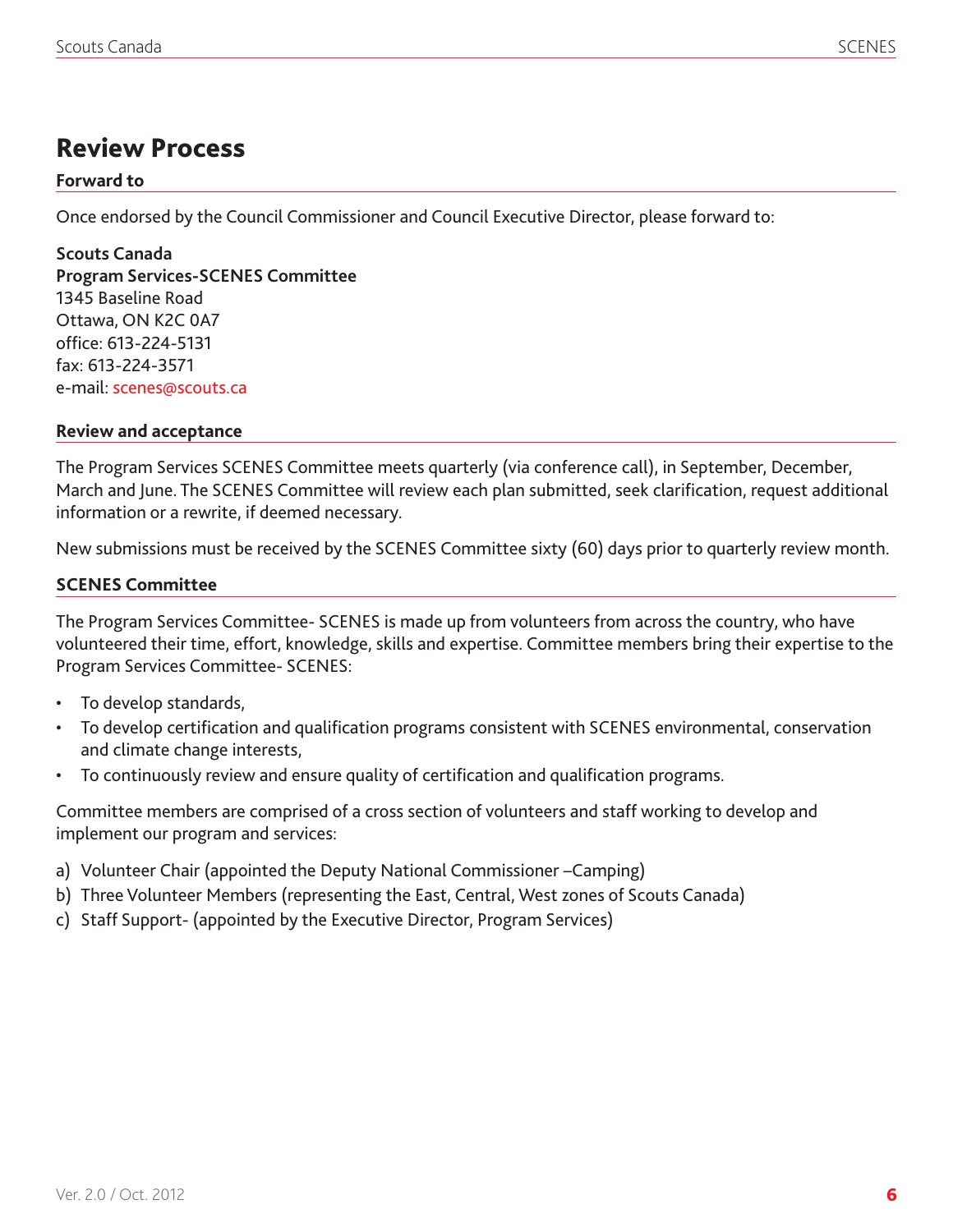#### **Appeal(s)**

 The SCENES Committee will review each plan submitted, seek clarification, request additional information or a rewrite, if deemed necessary.

 Should an application for a new or re-certification plan not be approved, the council may appeal this decision to the Deputy National Commissioner-Camping for review and final decision.

#### **Recommendation to Chief Commissioner**

The SCENES committee will, upon acceptance of a Council camp/reserve SCENES application, make recommendation to the Deputy National Commissioner-Camping that a SCENES Certificate be issued.

Arrangements will be made to present the camp /reserve with the World Organization of the Scout Movement (WOSM) SCENES certificate upon some suitable occasion by the Chief Commissioner.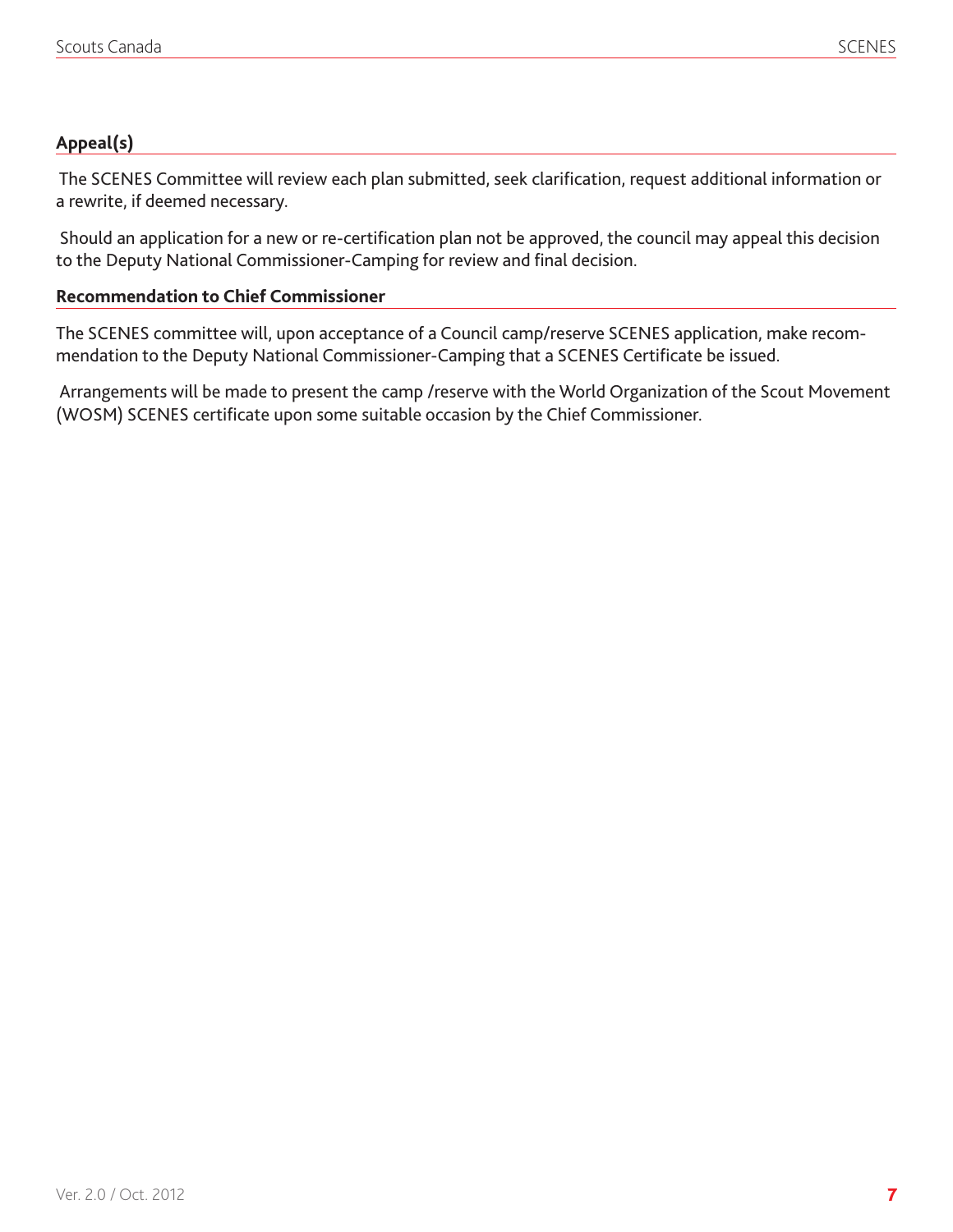### **Benefits**

Benefits of being certified as a Scout Centre of Excellence for Nature and Environment are:

#### **Recognition**

Recognition of the high quality environmental program provided by your facility. This provides a program focal point within your council of which members can be proud

#### **Creating a better world, it starts with Scouts**

Your camp or reserve is a part of a network of SCENES designated camps offering consistent programs from around the world! This accreditation links accredited camps to the broader goals of the World Organization of the Scout Movement.

#### **Concentrated Effort**

In concentrated effort:

- Education *through* nature and the environment,
- • Learning *about* nature and environment.
- Action *for* nature and environment.

#### **This helps create the founding attitude that shapes our members' views of the world.**

#### **National Web site**

Join us and link to other SCENES Centres and see first hand the work being done at other SCENES Centres by Scouting worldwide.

Check it out: Scouts Canada Camps: scouts.ca/ca/camps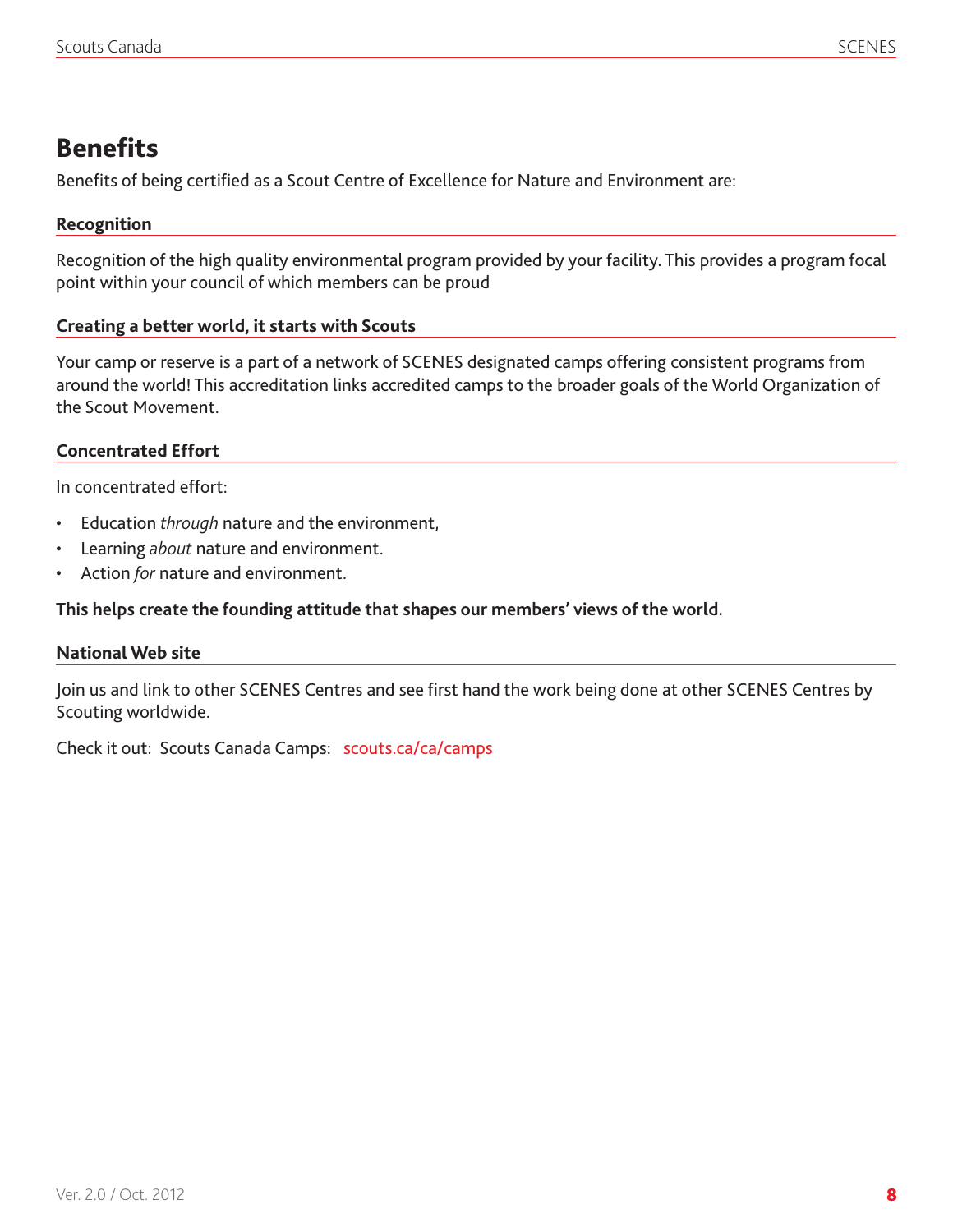# Appendix

#### **Steps to gain accreditation**

The following requirements are critical steps to attain accreditation.

#### **Tell us about your property / facility**

- 1] Provide a **detailed map of the property**, showing buildings, roadways, waterways, trails, and paths.
- 2] Provide a **map of the property** indicating the relationship of the property with surrounding communities, major/ minor roadways, and access points (airports, railways etc.).
- 3] Provide a **narrative description** of the property.
- 4] Provide proof that a **survey of the property** has been done.
- 5] Provide a recently completed **Woodlot Management Plan** for the property.
- 6] Provide the current **Scouts Canada Compliance Report** for the property.
- 7] Provide a description of any identified areas of **high biological diversity** on the property (wetlands, salt marshes, estuaries etc.).
- 8] Provide a description of any identified **critical habitat** areas on the property (breeding grounds, rearing areas, wintering sites, migration routes).
- 9] Provide a description of **existing wildlife** on the property (deer herds, bears, ducks, geese etc.).
- 10] Provide a description of any identified "**relic eco-systems**" on the property (old growth forest, endangered plants, etc.).
- 11] Provide a description of any identified "**fragile eco-systems**" on the property (arctic tundra, montane meadows etc.).
- 12] Provide a detailed description of any recent **woodlot development projects** (silviculture, tree planting, harvesting).
- 13] Provide a description of any recent **facility improvements**.
- 14] Provide a description of any recent **property improvements**.
- 15] Provide a list of the **Property Management Team**.
- 16] Provide a detailed description of any existing **educational or information sites or facilities** on the property.
- 17] Provide a copy of any **promotional material** used by the property and facilities (brochures, newsletters, advertisements).
- 18] Provide a description of any seasonal or year long **recreational sites or facilities** on the property (hiking trails, camp sites water sports).
- 19] Provide a description of steps taken to provide **access to property and facilities by the mobility imparied** (wheel chair ramps, washroom facilities, sleeping facilities etc.).
- 20] Provide a description of any **commercial ventures** carried out by the property or facilities (maple sugar bush, Christmas trees, sleigh rides, facility rentals, crops).
- 21] Provide financial **records of the property and facilities**, showing expenses and revenue.
- 22] Provide a description of the **waste disposal** systems of the property and facilities (garbage disposal, human waste disposal, etc.).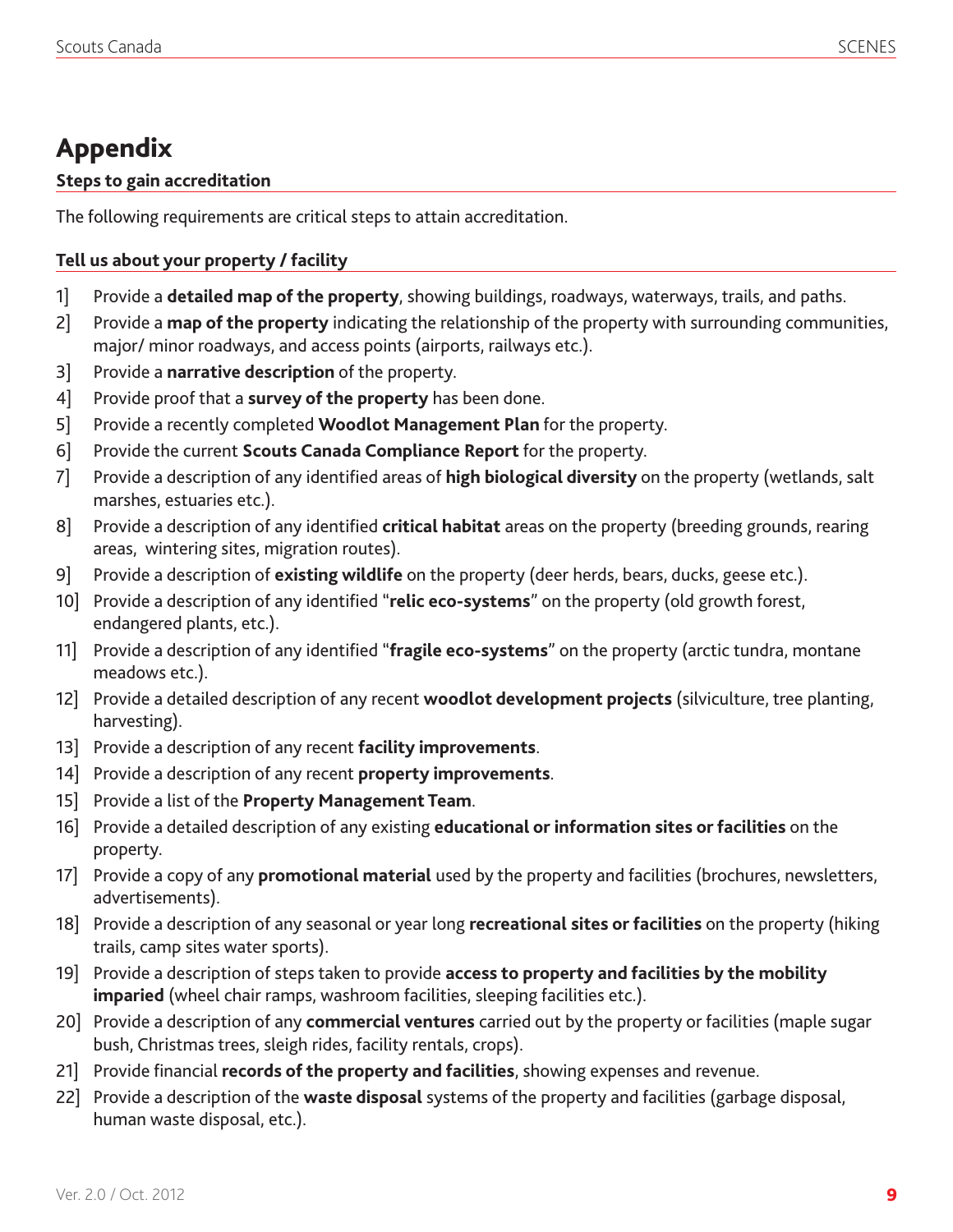- 23] Provide details of any **environmental assessments** done of the property by outside institutions or organizations.
- 24] Provide a description of any **forest fire prevention plans** for the property and facilities.
- 25] Provide a detailed description of **why your property or facility should be** SCENES accredited. Please describe how proper environmental practices in the management and operations of the property will be demonstrated to users.
- 26] Detail plans for the **future of the property, and how** these may impact the SCENES program.

#### **Tell us about your program(s)**

Scouts Canada's Mission focuses on the education of our members through our quality youth programs. Our properties are tools we use from time to time to provide unique experiences and valuable outdoor support for our programs. To be effective, the properties Scouts Canada operates must support our youth programs.

In addition to learning how the property demonstrates proper environmental practices in the management and operations of the camp, the premise of the SCENES onsite program encourages participants to experience a program that has three components: education through nature and the environment, learning about nature and the environment, and action for nature and the environment. To prolong what the member has learned at the camp, SCENES programs are required to provide participants with the opportunity to conduct a personal environment project when they return home, and provide recognition for this project.

- 27] Provide a copy of the camp's **nature and environmental policy**. How will this be made available to all members using the camp?
- 28] Provide an **overview of the programs available** at your facility.
- 29] How will you **engage the community and other similar third party organizations** to partner with your program(s) going forward with demonstration & monitoring opportunities.
- 30] Describe how your **program supports all three areas of the SCENES concept**:
	- a) Education *through* nature and the environment,
	- b) Learning *about* nature and the environment,
	- c) Action *for* nature and the environment.
- 31] What are the **personal environmental project(s)** participants are encouraged to conduct then they return home? Recognition to be established by your camp / reserve in consultation with the Program Services - SCENES Committee.
- 32] Outline your plan for **sustainable support** to the SCENES program at your facility (program costs, volunteer/staff requirements, facility access, etc).
- 33] With respect to program development, do you have any **future plans** for the SCENES program beyond what you have already identified?